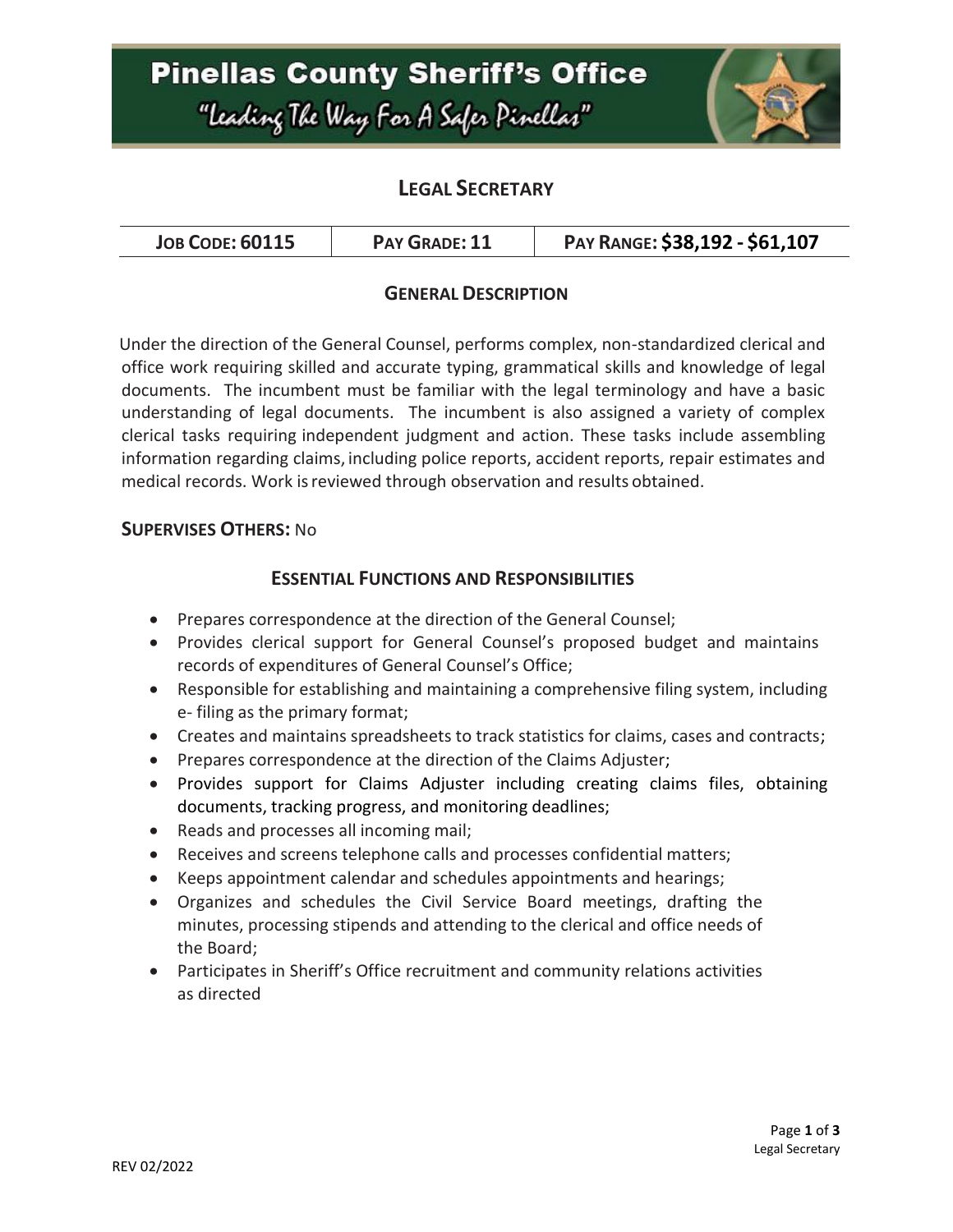## **Pinellas County Sheriff's Office** "Leading The Way For A Safer Pinellar"



Regular and reliable attendance is required as an essential function of the position.

This position may be considered essential and, in the event of an emergency or natural disaster, may be required to work.

This list of duties and responsibilities is not intended to be all-inclusive and you may not responsible for every item listed. The employer reserves the right to assign additional duties and responsibilities as necessary.

### **QUALIFICATIONS**

- Graduation from an accredited college or university with a Bachelor's Degree in Business Administration, Public Administration or related field AND Three (3) years' related experience
- Or equivalent combination of education and experience
- An accuracy score of 80% on data entry
- Typing speed of 25 wpm
- Must possess a valid Florida driver's license

### **KNOWLEDGE, SKILLS, AND ABILITIES**

- Knowledge of office practices, procedures, equipment and filing systems
- Knowledge of business English, spelling, punctuation, and arithmetic
- Ability to prepare legal correspondence
- Ability to deal with the public and fellow members in an effective and courteousmanner
- Ability to work independently on confidential tasks
- Ability to develop a spreadsheet to chart various functions
- Skill in taking minutes of meetings
- Ability to perform all functions of the job classification without posing a direct threat to the health or safety of other individuals in the workplace